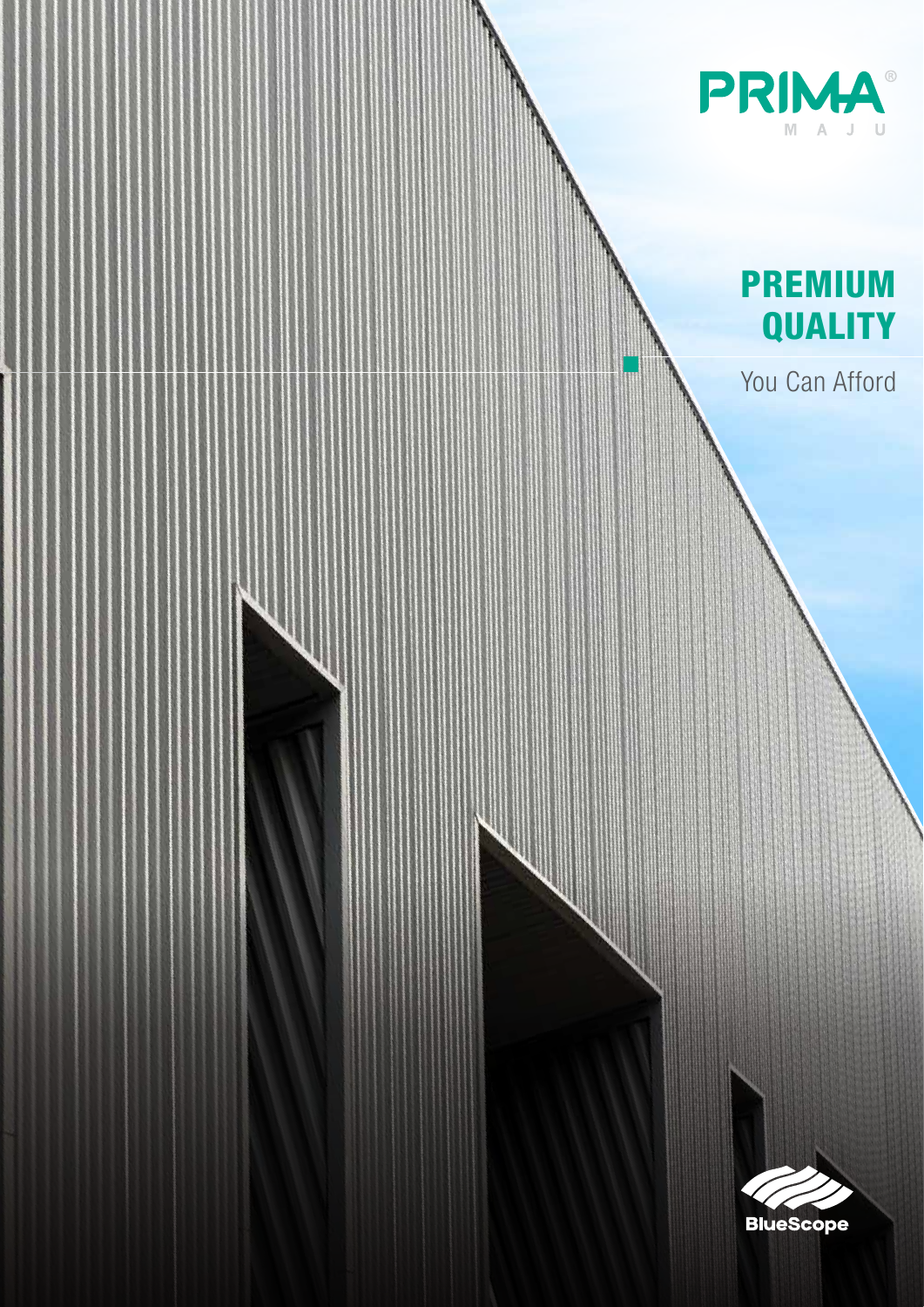## About BlueScope

BlueScope's heritage of manufacturing steel products and innovations span more than 130 years and we take pride in the quality and performance of our steel solutions. All BlueScope products are tested by our technical experts under the most extreme outdoor conditions during the R&D stage to ensure that they last beyond what we promise.

Backed by Australian technology, our steel solutions are manufactured in accordance with BlueScope's stringent manufacturing guidelines, in compliance with ISO 9001 and ISO 14001 accreditations. This is BlueScope's commitment on product quality and performance. It also simply means you can be confident and assured that your investment is well protected.

#### BlueScope Warranty

At BlueScope, we believe that numbers of warranty years does not equal to real quality unless it is supported with actual test data and proven case studies. Insist not just on any ordinary warranty, but BlueScope Warranty that reassures you the product is tested to outlast beyond the warranty years offered.

Ordinary warranty\* does not equal quality; BlueScope Warranty does. BlueScope products are proven to last beyond warranties. BlueScope Warranty is the only warranty you need.

**PRIMAMAJU® steel is backed by BlueScope's material warranty\* : • up to 15 years against perforation by corrosion • up to 5 years against excessive colour fading**

*NOTE:*

*This material warranty may not apply to buildings in marine or industrial environment and is subjected to prior agreement by BlueScope. Terms and conditions apply.*





# 4 Times More Durable Than Galvanised Steel (GI)

Corrosion resistance performance is the key focus for PRIMAMAJU® steel. Research has proven that with BlueScope's proprietary AZ100 coating formula of 55% Aluminium, 43.5% Zinc and 1.5% Silicon, PRIMAMAJU® steel is able to provide greater durability and up to 4 times longer lifespan against corrosion as compared to the galvanized steel (GI).

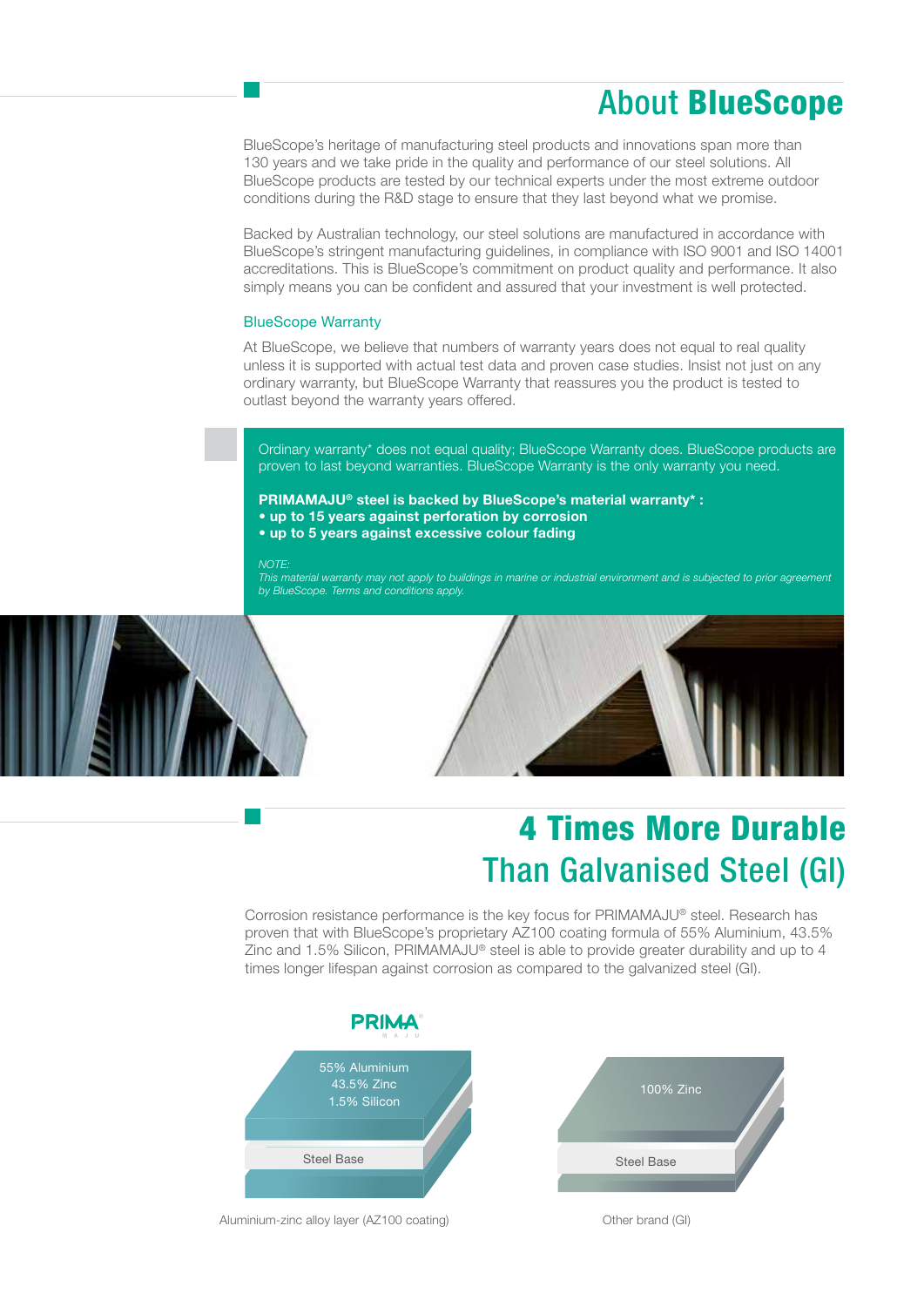

# Tested to Provide Extensive Colour Durability

PRIMAMAJU® steel is incorporated with the latest primer technology and custom formulated top coat, providing you with a colour performance that outlasts generic alternatives.



## **Colours**

| Prima Muara  | Prima Biru    | Prima Danau | Prima Magnet |
|--------------|---------------|-------------|--------------|
|              |               |             |              |
| Prima Kekabu | Prima Keluli  | Prima Merah | Prima Arona  |
|              |               |             |              |
| Prima Hijau  | Prima Cendana | Prima Lada  | Prima Awana  |

#### Note:

The PRIMAMAJU® steel colours shown in the brochure have been reproduced to represent actual product colours as accurately as possible. However, we recommend you to check your chosen colour against actual sample of the product before purchasing, as varying light conditions and limitations of the printing process may affect colour tones.